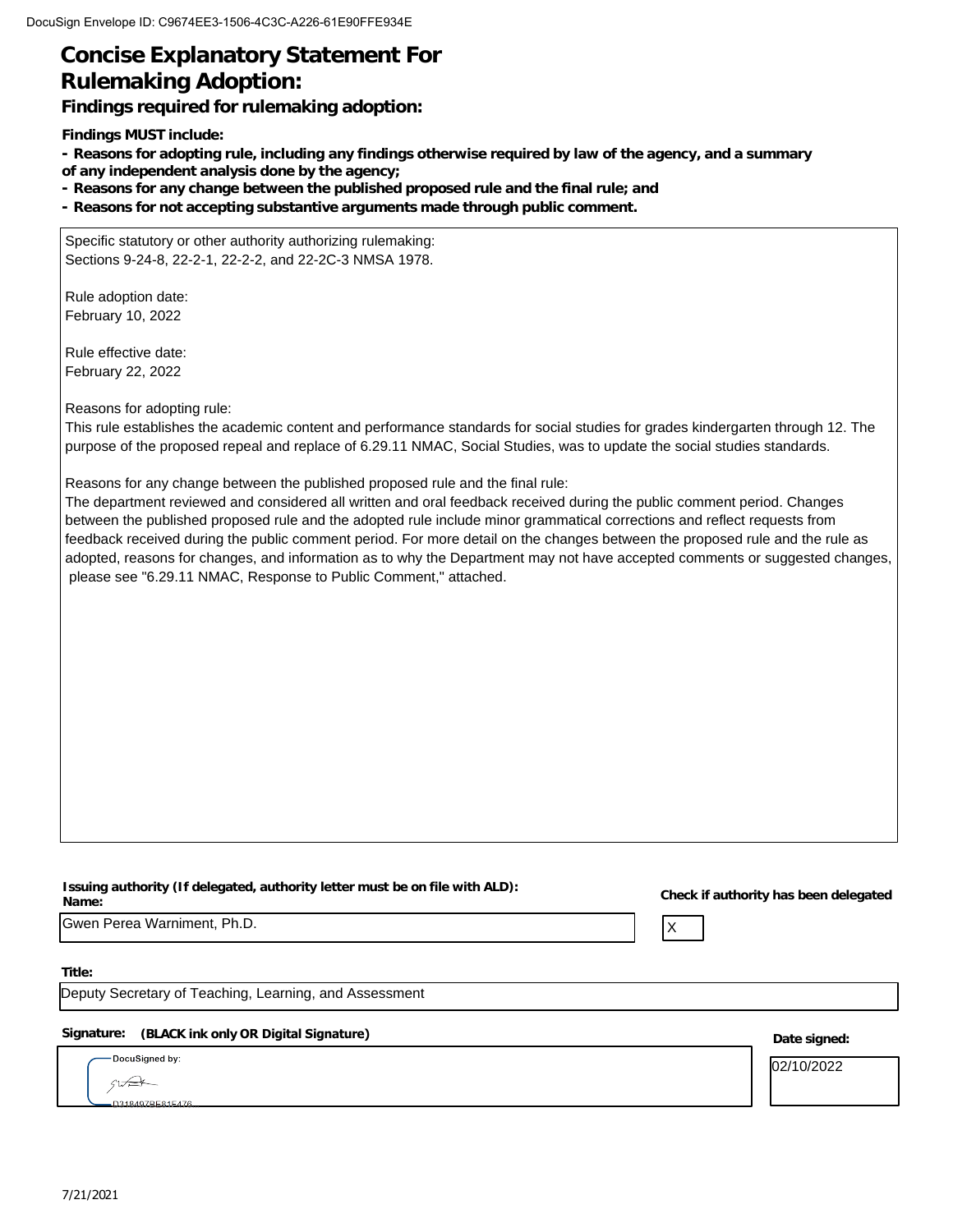| <b>RULE CHANGES</b>                                                                             |                                                                                                                                                                                                                                                                                                                                                                                                                                                                                                                                                                                                                                                                                                                                                                                                                                                                                                                                                                                                                                                                                                                                                                                                                                                                                                                                                                                |
|-------------------------------------------------------------------------------------------------|--------------------------------------------------------------------------------------------------------------------------------------------------------------------------------------------------------------------------------------------------------------------------------------------------------------------------------------------------------------------------------------------------------------------------------------------------------------------------------------------------------------------------------------------------------------------------------------------------------------------------------------------------------------------------------------------------------------------------------------------------------------------------------------------------------------------------------------------------------------------------------------------------------------------------------------------------------------------------------------------------------------------------------------------------------------------------------------------------------------------------------------------------------------------------------------------------------------------------------------------------------------------------------------------------------------------------------------------------------------------------------|
| <b>Section</b>                                                                                  | Change                                                                                                                                                                                                                                                                                                                                                                                                                                                                                                                                                                                                                                                                                                                                                                                                                                                                                                                                                                                                                                                                                                                                                                                                                                                                                                                                                                         |
| 6.29.11                                                                                         | In every section:                                                                                                                                                                                                                                                                                                                                                                                                                                                                                                                                                                                                                                                                                                                                                                                                                                                                                                                                                                                                                                                                                                                                                                                                                                                                                                                                                              |
|                                                                                                 | • Updated the effective date of the rule.                                                                                                                                                                                                                                                                                                                                                                                                                                                                                                                                                                                                                                                                                                                                                                                                                                                                                                                                                                                                                                                                                                                                                                                                                                                                                                                                      |
|                                                                                                 | • Updated historical citations.                                                                                                                                                                                                                                                                                                                                                                                                                                                                                                                                                                                                                                                                                                                                                                                                                                                                                                                                                                                                                                                                                                                                                                                                                                                                                                                                                |
|                                                                                                 | • Edited for grammatical errors and to reduce wordiness.                                                                                                                                                                                                                                                                                                                                                                                                                                                                                                                                                                                                                                                                                                                                                                                                                                                                                                                                                                                                                                                                                                                                                                                                                                                                                                                       |
|                                                                                                 | • Edited language for redundancy and to add clarification.                                                                                                                                                                                                                                                                                                                                                                                                                                                                                                                                                                                                                                                                                                                                                                                                                                                                                                                                                                                                                                                                                                                                                                                                                                                                                                                     |
|                                                                                                 | • Made changes to reflect feedback received during the public comment period, including changes noted in the sections below.                                                                                                                                                                                                                                                                                                                                                                                                                                                                                                                                                                                                                                                                                                                                                                                                                                                                                                                                                                                                                                                                                                                                                                                                                                                   |
| 6.29.11.5                                                                                       | • Updated the rule's effective date with "February 22, 2022."                                                                                                                                                                                                                                                                                                                                                                                                                                                                                                                                                                                                                                                                                                                                                                                                                                                                                                                                                                                                                                                                                                                                                                                                                                                                                                                  |
| EFFECTIVE DATE                                                                                  |                                                                                                                                                                                                                                                                                                                                                                                                                                                                                                                                                                                                                                                                                                                                                                                                                                                                                                                                                                                                                                                                                                                                                                                                                                                                                                                                                                                |
| 6.29.11.6<br><b>OBJECTIVE</b>                                                                   | • After the second strand, "economics," added "and personal financial literacy" as this strand has expanded to include language<br>related to personal financial literacy. The strand is now "economics and personal financial literacy."                                                                                                                                                                                                                                                                                                                                                                                                                                                                                                                                                                                                                                                                                                                                                                                                                                                                                                                                                                                                                                                                                                                                      |
|                                                                                                 | • Updated the fifth strand, "ethnic, cultural, and identity standards" to read as "ethnic, cultural, and identity studies," as keeping<br>"standards" would be redundant.                                                                                                                                                                                                                                                                                                                                                                                                                                                                                                                                                                                                                                                                                                                                                                                                                                                                                                                                                                                                                                                                                                                                                                                                      |
| 6.29.11.8<br><b>ANCHOR STANDARDS</b><br>AND PERFORMANCE<br><b>STANDARDS FOR</b><br>KINDERGARTEN | • Added, "and personal financial literacy" to Subsection B. Economics, as the strand was expanded to include personal financial<br>literacy performance standards. The subsection now reads as, "Economics and personal financial literacy."<br>• Added a paragraph to require students to demonstrate an understanding of personal financial literacy. Specifically, under<br>Paragraph (3) of Subsection B, added, "The student shall demonstrate an understanding of personal financial literacy by<br>recognizing personal finance choices people make."<br>• Added language that reflects students will demonstrate an understanding of different performance standards with prompting and<br>support.<br>• For clarification purposes:<br>under Subparagraph (e) of Paragraph (1) of Subsection E, removed the original language in the proposed rulemaking and<br>$\circ$<br>inserted "exploring their personal history, culture, and past."<br>under Subparagraph (f) of Paragraph (1) of Subsection E, removed the original language in the proposed rulemaking and<br>$\circ$<br>inserted "with support, learning about current contributions of people in their main identity groups."<br>• Updated the fifth strand, "ethnic, cultural, and identity standards" to read as "ethnic, cultural, and identity studies," as keeping<br>"standards" would be redundant. |
|                                                                                                 | • Other minor changes in this section were made to reduce wordiness, add clarity, and improve the readability of standards.                                                                                                                                                                                                                                                                                                                                                                                                                                                                                                                                                                                                                                                                                                                                                                                                                                                                                                                                                                                                                                                                                                                                                                                                                                                    |
| 6.29.11.9                                                                                       | • Added, "and personal financial literacy" to Subsection B. Economics, as the strand was expanded to include personal financial                                                                                                                                                                                                                                                                                                                                                                                                                                                                                                                                                                                                                                                                                                                                                                                                                                                                                                                                                                                                                                                                                                                                                                                                                                                |
| <b>ANCHOR STANDARDS</b>                                                                         | literacy performance standards. The subsection now reads as, "Economics and personal financial literacy."                                                                                                                                                                                                                                                                                                                                                                                                                                                                                                                                                                                                                                                                                                                                                                                                                                                                                                                                                                                                                                                                                                                                                                                                                                                                      |
| AND PERFORMANCE                                                                                 | • Added a paragraph to require students to demonstrate an understanding of personal financial literacy. Specifically, under                                                                                                                                                                                                                                                                                                                                                                                                                                                                                                                                                                                                                                                                                                                                                                                                                                                                                                                                                                                                                                                                                                                                                                                                                                                    |
| <b>STANDARDS FOR FIRST</b>                                                                      | Paragraph (3) of Subsection B, added, "The student shall demonstrate an understanding of personal financial literacy by:                                                                                                                                                                                                                                                                                                                                                                                                                                                                                                                                                                                                                                                                                                                                                                                                                                                                                                                                                                                                                                                                                                                                                                                                                                                       |
| <b>GRADE</b>                                                                                    | (a) identifying examples of producers and consumers; and                                                                                                                                                                                                                                                                                                                                                                                                                                                                                                                                                                                                                                                                                                                                                                                                                                                                                                                                                                                                                                                                                                                                                                                                                                                                                                                       |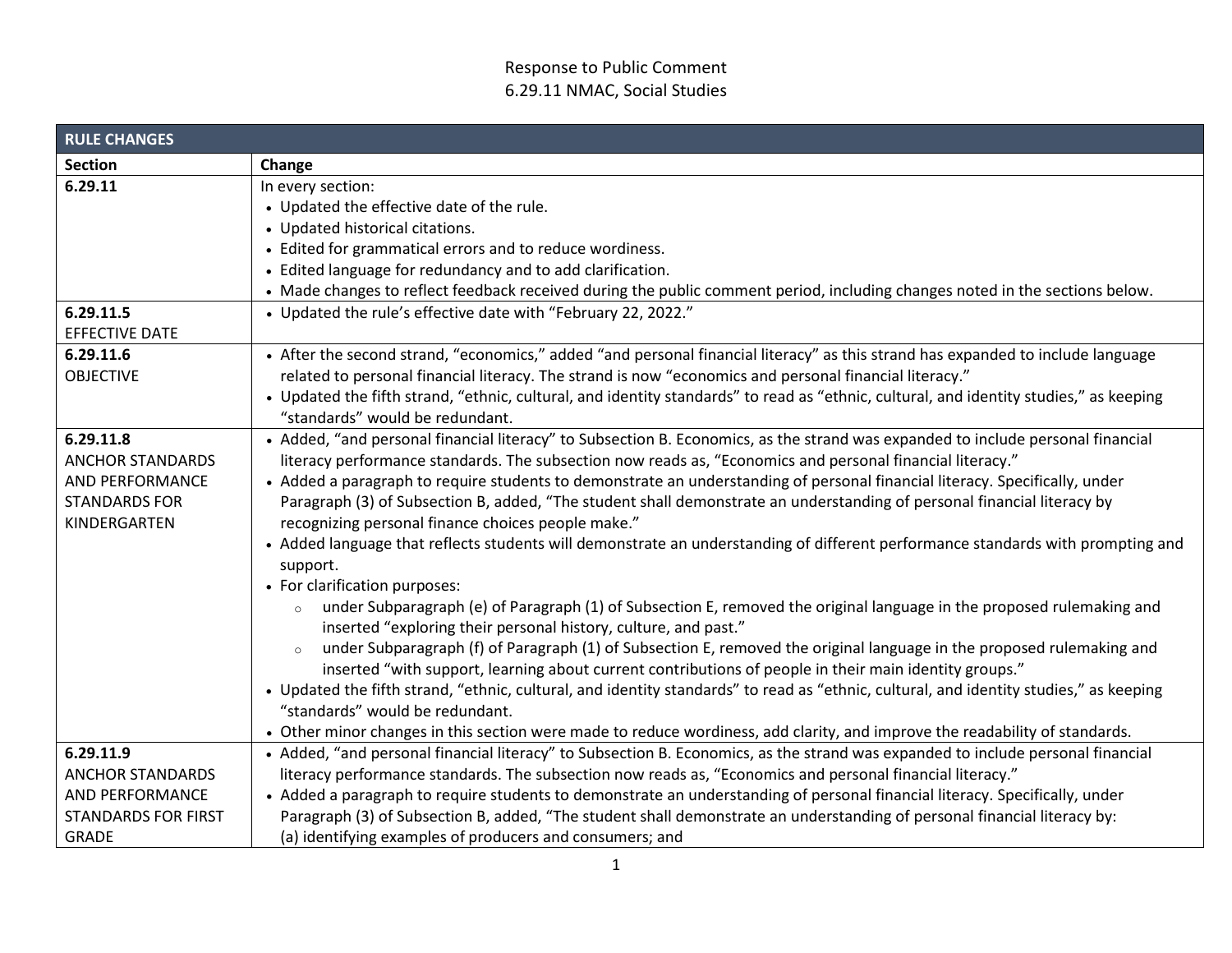|                            | (b) examining how earning money through work is related to the purchase of goods and services."                                        |
|----------------------------|----------------------------------------------------------------------------------------------------------------------------------------|
|                            | • Moved performance standards within Subsection B to place them under a more appropriate anchor standard.                              |
|                            | • Updated the fifth strand, "ethnic, cultural, and identity standards" to read as "ethnic, cultural, and identity studies," as keeping |
|                            | "standards" would be redundant.                                                                                                        |
|                            | • Other minor changes in this section were made to reduce wordiness, add clarity, and improve the readability of standards.            |
| 6.29.11.10                 | • Added, "and personal financial literacy" to Subsection B. Economics, as the strand was expanded to include personal financial        |
| <b>ANCHOR STANDARDS</b>    | literacy performance standards. The subsection now reads as, "Economics and personal financial literacy."                              |
| AND PERFORMANCE            | • Added a paragraph, Paragraph (3), to require students to demonstrate an understanding of personal financial literacy and, with       |
| <b>STANDARDS FOR</b>       | that, the following two performance standards:                                                                                         |
| <b>SECOND GRADE</b>        | "(a) assessing priorities when making financial decisions; and                                                                         |
|                            | (b) classifying financial goals as short-term or long-term."                                                                           |
|                            | • For clarification purposes:                                                                                                          |
|                            | under Subparagraph (a) of Paragraph (2) of Subsection C, removed language from the proposed rulemaking and inserted<br>$\circ$         |
|                            | "comparing the human and physical characteristics of two regions in the United States".                                                |
|                            | under Subparagraph (a) of Paragraph (1) of Subsection E, removed part of the original language in the proposed rulemaking<br>$\circ$   |
|                            | and inserted "while demonstrating respect and empathy for others."                                                                     |
|                            | • Updated the fifth strand, "ethnic, cultural, and identity standards" to read as "ethnic, cultural, and identity studies," as keeping |
|                            | "standards" would be redundant.                                                                                                        |
|                            | • Other minor changes in this section were made to reduce wordiness, add clarity, and improve the readability of standards.            |
| 6.29.11.11                 | • Added, "and personal financial literacy" to Subsection B. Economics, as the strand was expanded to include personal financial        |
| <b>ANCHOR STANDARDS</b>    | literacy performance standards. The subsection now reads as, "Economics and personal financial literacy."                              |
| AND PERFORMANCE            | • Added a paragraph, Paragraph (3), to require students to demonstrate an understanding of personal financial literacy, and with       |
| <b>STANDARDS FOR THIRD</b> | that, the following performance standard:                                                                                              |
| <b>GRADE</b>               | "(b) creating a plan with specific steps to reach a short-term financial goal."                                                        |
|                            | • Moved standards within Subsection B to place them under a more appropriate anchor standard.                                          |
|                            | • For clarification purposes:                                                                                                          |
|                            | under Subparagraph (a) of Paragraph (1) of Subsection E, removed part of the original language in the proposed rulemaking<br>$\circ$   |
|                            | and inserted "while demonstrating respect and empathy for others."                                                                     |
|                            | under Paragraph (2) of Subsection E, removed part of the original language in the proposed rulemaking and inserted                     |
|                            | "improve their community, which leads to a more equitable society."                                                                    |
|                            | • Updated the fifth strand, "ethnic, cultural, and identity standards" to read as "ethnic, cultural, and identity studies," as keeping |
|                            | "standards" would be redundant.                                                                                                        |
|                            | • Other minor changes in this section were made to reduce wordiness, add clarity, and improve the readability of standards.            |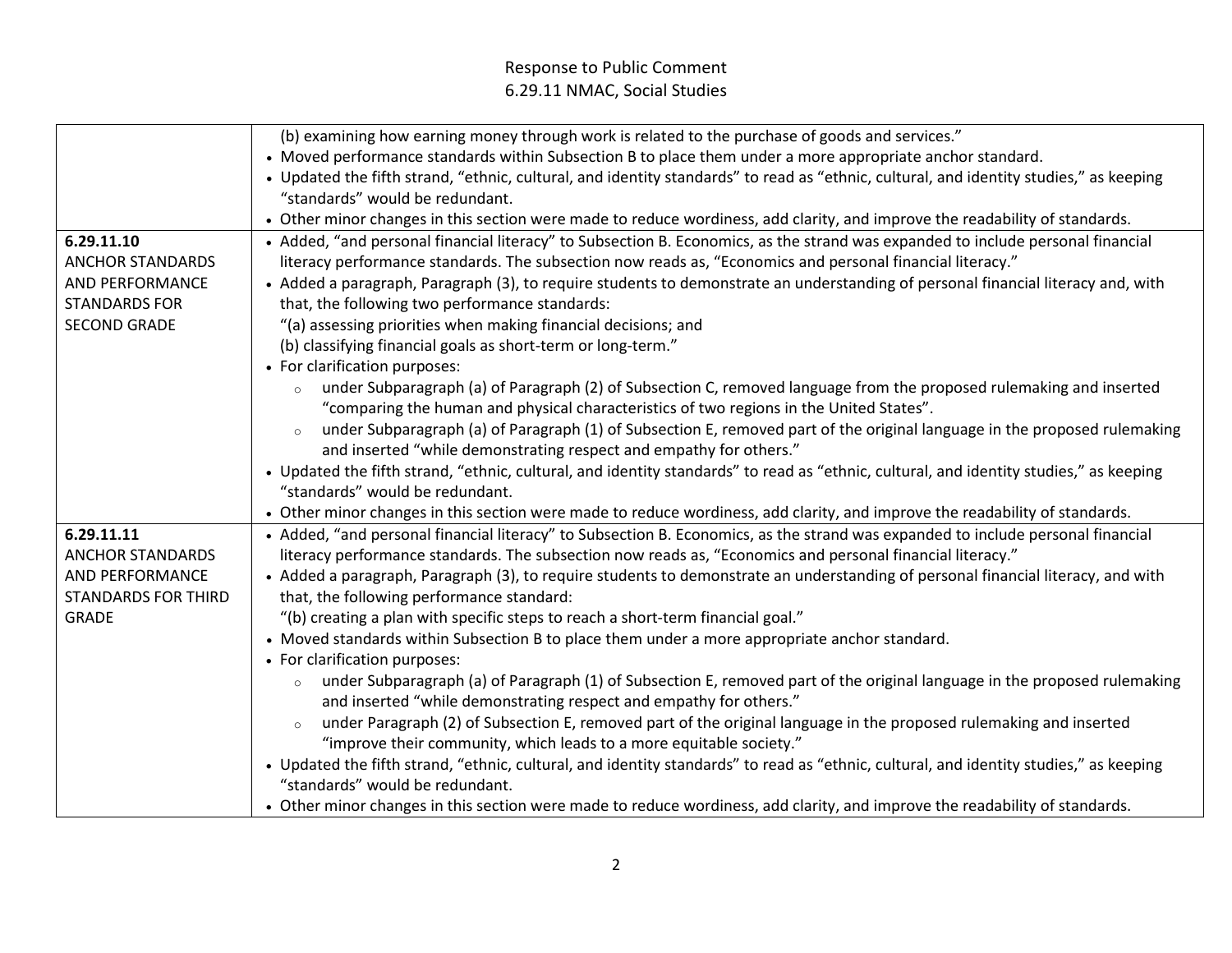| 6.29.11.12                 | • Added, "and personal financial literacy" to Subsection B. Economics, as the strand was expanded to include personal financial                                   |  |  |
|----------------------------|-------------------------------------------------------------------------------------------------------------------------------------------------------------------|--|--|
| <b>ANCHOR STANDARDS</b>    | literacy performance standards. The subsection now reads as, "Economics and personal financial literacy."                                                         |  |  |
| AND PERFORMANCE            | • Added a paragraph to require students to demonstrate an understanding of personal financial literacy. Specifically, under                                       |  |  |
| <b>STANDARDS FOR</b>       | Paragraph (4) of Subsection B, added, "The student shall demonstrate an understanding of personal financial literacy by:                                          |  |  |
| <b>FOURTH GRADE</b>        | (a) establishing the purpose of banks and how they work; and                                                                                                      |  |  |
|                            | (b) explaining what a checking and savings account are used for."                                                                                                 |  |  |
|                            | • For clarification purposes:                                                                                                                                     |  |  |
|                            | under Paragraph (2) of Subsection D, removed part of the original language in the proposed rulemaking and inserted "during<br>$\circ$<br>a selected time period." |  |  |
|                            | under Paragraph (1) of Subsection E, removed part of the original language in the proposed rulemaking and inserted                                                |  |  |
|                            | "participating inquiry of other people's lives and experiences while demonstrating respect and empathy for others."                                               |  |  |
|                            | • Updated the fifth strand, "ethnic, cultural, and identity standards" to read as "ethnic, cultural, and identity studies," as keeping                            |  |  |
|                            | "standards" would be redundant.                                                                                                                                   |  |  |
|                            | • Other minor changes in this section were made to reduce wordiness, add clarity, and improve the readability of standards.                                       |  |  |
| 6.29.11.13                 | • Added, "and personal financial literacy" to Subsection B. Economics, as the strand was expanded to include personal financial                                   |  |  |
| <b>ANCHOR STANDARDS</b>    | literacy performance standards. The subsection now reads as, "Economics and personal financial literacy."                                                         |  |  |
| AND PERFORMANCE            | • Added a paragraph to require students to demonstrate an understanding of personal financial literacy. Specifically, under                                       |  |  |
| <b>STANDARDS FOR FIFTH</b> | Paragraph (3) of Subsection B, added, "The student shall demonstrate an understanding of personal literacy by:                                                    |  |  |
| <b>GRADE</b>               | (a) creating a way to keep track of money spent and saved; and                                                                                                    |  |  |
|                            | (b) determining the relationship between long-term goals and opportunity cost."                                                                                   |  |  |
|                            | • Moved performance standards within the section to place them under a more appropriate Subsection or Paragraph, or anchor                                        |  |  |
|                            | standard.                                                                                                                                                         |  |  |
|                            | • Other minor changes in this section were made to reduce wordiness, add clarity, and improve the readability of standards.                                       |  |  |
| 6.29.11.14                 | • Added, "and personal financial literacy" to Subsection B. Economics, as the strand was expanded to include personal financial                                   |  |  |
| <b>ANCHOR STANDARDS</b>    | literacy performance standards. The subsection now reads as, "Economics and personal financial literacy."                                                         |  |  |
| AND PERFORMANCE            | • Added a paragraph to require students to demonstrate an understanding of personal financial literacy. Specifically, under                                       |  |  |
| <b>STANDARDS FOR SIXTH</b> | Paragraph (4) of Subsection B, added, "The student shall demonstrate an understanding of personal literacy by:                                                    |  |  |
| <b>GRADE</b>               | (a) analyzing how external factors might influence spending decisions for different individuals and households; and                                               |  |  |
|                            | (b) giving examples of financial risks that individuals and households face."                                                                                     |  |  |
|                            | • Moved performance standards within Subsection C to place them under a more appropriate Paragraph or anchor standard.                                            |  |  |
|                            | • Updated the fifth strand, "ethnic, cultural, and identity standards" to read as "ethnic, cultural, and identity studies," as keeping                            |  |  |
|                            | "standards" would be redundant.                                                                                                                                   |  |  |
|                            | • Other minor changes in this section were made to reduce wordiness, add clarity, and improve the readability of standards.                                       |  |  |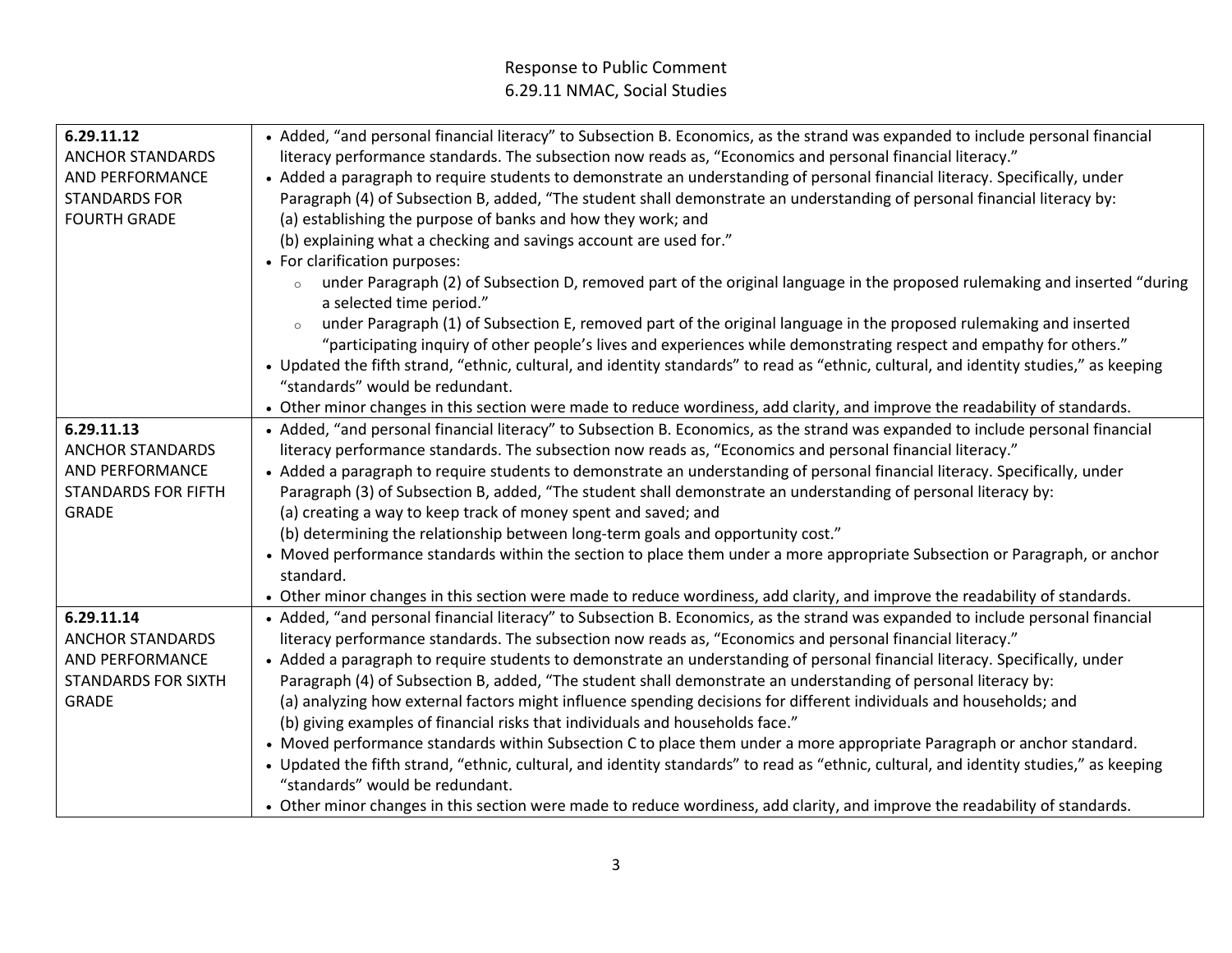| 6.29.11.15                  | • Added, "and personal financial literacy" to Subsection B. Economics, as the strand was expanded to include personal financial         |  |  |
|-----------------------------|-----------------------------------------------------------------------------------------------------------------------------------------|--|--|
| <b>ANCHOR STANDARDS</b>     | literacy performance standards. The subsection now reads as, "Economics and personal financial literacy."                               |  |  |
| AND PERFORMANCE             | • Added a paragraph to require students to demonstrate an understanding of personal financial literacy. Specifically, under             |  |  |
| <b>STANDARDS FOR</b>        | Paragraph (5) of Subsection B, added, "The student shall demonstrate an understanding of personal financial literacy by:                |  |  |
| <b>SEVENTH GRADE</b>        | (a) summarizing how the distribution of resources impacts consumerism and individual financial decisions; and                           |  |  |
|                             | (b) differentiating between saving and investing."                                                                                      |  |  |
|                             | For clarification purposes or to merge or condense the number of standards, including in response to public comment:                    |  |  |
|                             | Removed examples listed in Subparagraphs (a) and (b) of Paragraph (1) of Subsection A. to reduce wordiness.<br>$\circ$                  |  |  |
|                             | where appropriate, added time periods to subparagraphs, or performance standards, to clarify the context within which a<br>$\circ$      |  |  |
|                             | student is to demonstrate they understand a performance standard.                                                                       |  |  |
|                             | of the proposed rulemaking, Subparagraphs (c) and (e) of Paragraph (1) were removed; Subparagraph (a) of Paragraph (2)<br>$\circ$       |  |  |
|                             | was removed; Subparagraphs (b), (c), and (e) of Paragraph (3) of Subsection B were removed.                                             |  |  |
|                             | under Subparagraph (g) of Paragraph (1) of Subsection B of the proposed rulemaking, removed part of the original language<br>$\circ$    |  |  |
|                             | and added, "describing Spanish economics policies that led to colonial isolation and their impact on the people of New                  |  |  |
|                             | Mexico."                                                                                                                                |  |  |
|                             | under Paragraph (3) of Subsection B, added, "explaining trade networks and their impact on cultural groups" and "describing             |  |  |
|                             | the economy of territorial New Mexico from various perspectives."                                                                       |  |  |
|                             | of the proposed rulemaking, Subparagraphs (a), (c), (d), and (g) of Paragraph (1) were removed; Subparagraphs (c) and (d) of<br>$\circ$ |  |  |
|                             | Paragraph (2); Subparagraphs (a), (c), (d), (e), (g), (h), and (k) of Paragraph 3 of Subsection C of the proposed rulemaking,           |  |  |
|                             | these subparagraphs were removed.                                                                                                       |  |  |
|                             | under Paragraph (3) of Subsection C, added, "comparing and contrasting nomadic and semi-nomadic lifestyles" and                         |  |  |
|                             | "discussing the importance of resources shortages on the lifestyles of the Mogollon and ancestral Puebloans."                           |  |  |
|                             | of the proposed rulemaking, Subparagraphs (a), (c), (d), (j), and (l) of Paragraph (1) were removed; Subparagraphs (a), (b), (c),       |  |  |
|                             | $\circ$                                                                                                                                 |  |  |
|                             | (d), (e) and (i) of Paragraph 3 were removed; and Subparagraphs (a) and (b) of Paragraph (4) of Subsection D were removed.              |  |  |
|                             | under Paragraphs (3) and (4) of Subsection D, added, "connecting cultural adaptions of the Pueblo, Apache, and Dine' people             |  |  |
|                             | to today"; and "describing the technical limitations of historians and archeologists studying the distant past."                        |  |  |
|                             | • Updated the fifth strand, "ethnic, cultural, and identity standards" to read as "ethnic, cultural, and identity studies," as keeping  |  |  |
|                             | "standards" would be redundant.                                                                                                         |  |  |
|                             | • Other minor changes in this section were made to reduce wordiness, add clarity, and improve the readability of standards.             |  |  |
| 6.29.11.16                  | • Added three performance standards under Subsection A. Civics, requiring a student to "demonstrate an understanding of civic and       |  |  |
| <b>ANCHOR STANDARDS</b>     | political institutions by:                                                                                                              |  |  |
| <b>AND PERFORMANCE</b>      | (a) comparing indigenous government structures to those of the United States today;                                                     |  |  |
| <b>STANDARDS FOR EIGHTH</b> | (b) describing the ways indigenous peoples organize themselves and their societies;                                                     |  |  |
| <b>GRADE</b>                | (c) discussing the relationship between a ruler of a nation-state and the citizens of its colonies"                                     |  |  |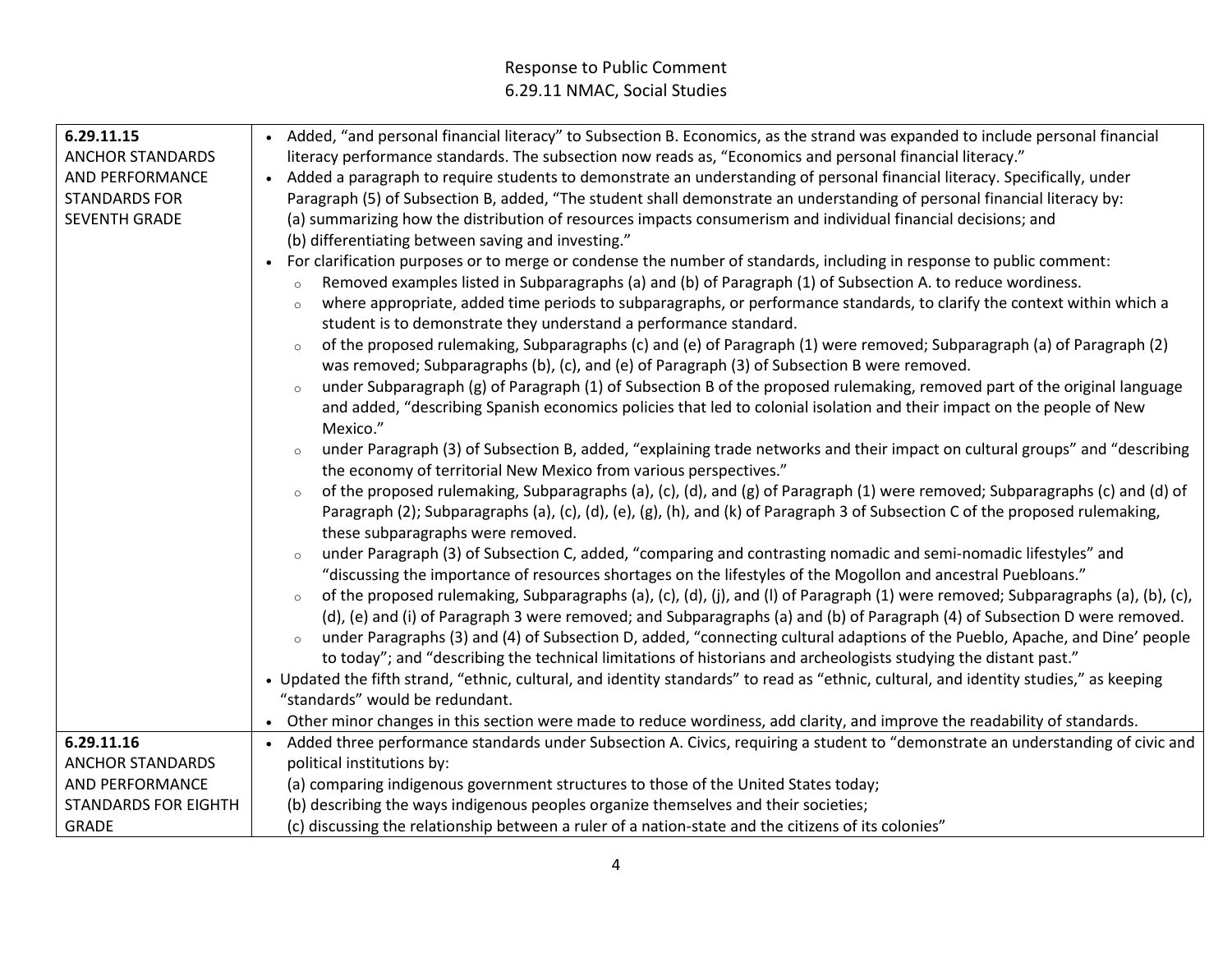| • Added, "and personal financial literacy" to Subsection B. Economics, as the strand was expanded to include personal financial              |
|----------------------------------------------------------------------------------------------------------------------------------------------|
| literacy performance standards. The subsection now reads as, "Economics and personal financial literacy."                                    |
| • Added a paragraph to require students to demonstrate an understanding of personal financial literacy. Specifically, under                  |
| Paragraph (5) of Subsection B, added, "The student shall demonstrate an understanding of personal financial literacy by:                     |
| (a) determining the relationship between long-term goals and opportunity cost;                                                               |
|                                                                                                                                              |
| (b) identifying ways insurance may minimize personal financial risk; and                                                                     |
| (c) illustrating the power of compounding to highlight the importance of investing at a young age."                                          |
| • For clarification purposes or to merge or condense the number of standards, including in response to public comment:                       |
| where appropriate, added time periods to subparagraphs, or performance standards, to clarify the context within which a<br>$\circ$           |
| student is to demonstrate they understand a performance standard.                                                                            |
| under Paragraph (1) of Subsection A, added, "comparing indigenous government structures to those of the United States<br>$\circ$             |
| today"; "describing the ways indigenous peoples organize themselves and their societies"; and "discussing the relationship                   |
| between a rule of a nation-state and the citizens of its colonies."                                                                          |
| under Paragraph (1) of Subsection A, added, "identifying and applying the function of the bill of rights."<br>$\circ$                        |
| under Paragraph (2) of Subsection A, added, "evaluating the efficacy of formal United States policies of expansion, their<br>$\circ$         |
| effects on sovereign tribal nations' ability to self-govern, and indigenous resistance efforts to preserve tribal sovereignty" and           |
| "comparing the federal government's response to the southern states' call for independence with that of the original 13                      |
| colonies."                                                                                                                                   |
| under Paragraph (3) of Subsection A, added, "describing the role of community members in ensuring the long-term survival                     |
| of their community, including cooperation, obligations, rights, and responsibilities"; "assessing the responses of various                   |
| groups to British policies in the 13 colonies"; and "critiquing citizens' responses to changing political and social policies during         |
| the early 19th century."                                                                                                                     |
| of the proposed rulemaking, Subparagraphs (b), (c), (d), and (e) of Paragraph (1) were removed; and Subparagraphs (a) and<br>$\circ$         |
| (c) of Paragraph (2) of Subsection C were removed.                                                                                           |
| under Paragraph (1) of Subsection C, added, "analyzing how historic events are shaped by geography" and "synthesizing<br>$\circ$             |
| geographic information about the significance of the 13 colonies to the British empire."                                                     |
| of the proposed rulemaking, Subparagraphs (c), (d), (e), (f), (g), (h), (i), and (j) of Paragraph (2) were removed; Subparagraphs<br>$\circ$ |
| (a) and (b) of Paragraph (4) were removed; Subparagraphs (a) and (b) of Paragraph 5 of Subsection D were removed.                            |
| under Paragraph (2) of Subsection D, added, "describing the impact of slavery on African populations in Africa and the<br>$\circ$            |
| Americas"; "comparing and contrasting the efforts of the American and British governments to gain the services of African                    |
| Americans with recruitment of indigenous peoples"; "examining the ways the United States acquired new territories,                           |
| including purchases, forced relocations, treaties, annexation, and war"; "demonstrating how conflicts over slavery led the                   |
| north and the south to war" and "evaluating the impact of science and technology during the civil war period."                               |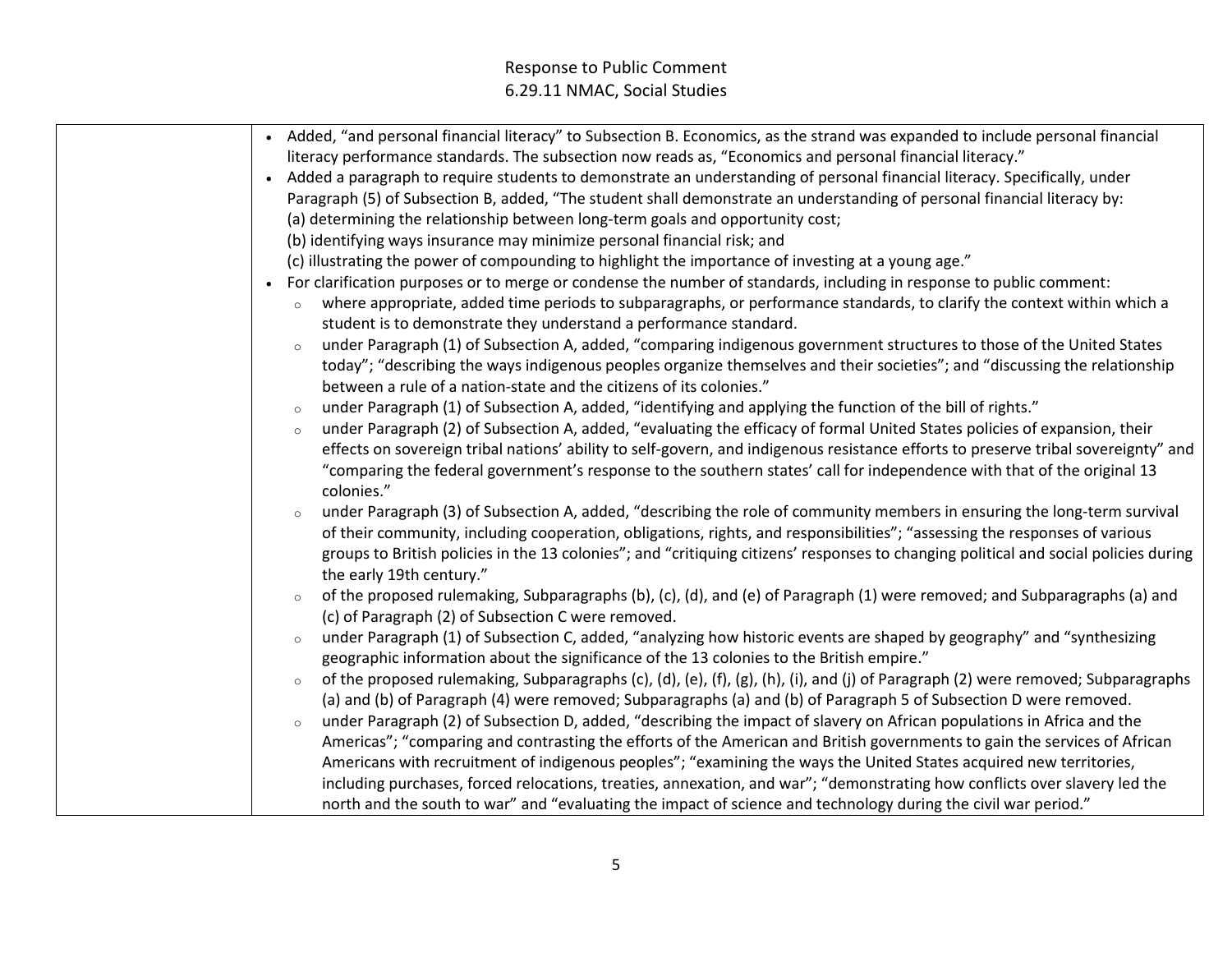|                           | under Paragraph (3) of Subsection D, added, "discussing the role of religion in the 13 colonies and its impact on developing<br>$\circ$            |  |  |
|---------------------------|----------------------------------------------------------------------------------------------------------------------------------------------------|--|--|
|                           | American identity" and "comparing and contrasting the causes, demographics, and results of the Haitian revolution and                              |  |  |
|                           | enslaved peoples' rebellions."                                                                                                                     |  |  |
|                           | under Paragraph (5) of Subsection D, added, "analyzing why and how indigenous peoples resisted United States territorial<br>$\circ$<br>expansion." |  |  |
|                           | added five subparagraphs under Paragraph (1) of Subsection E.<br>$\circ$                                                                           |  |  |
|                           | under Paragraph (2) of Subsection E, removed Subparagraphs (a), (b), (c), (d), (e), (f), and (g); and added 11 subparagraphs.<br>$\circ$           |  |  |
|                           | under Paragraph (3) of Subsection E, removed Subparagraphs (a) and (b); and added six subparagraphs.<br>$\circ$                                    |  |  |
|                           | • In Subsection D, replaced "Native American" with "Indigenous" for consistency of terms.                                                          |  |  |
|                           | • Updated the fifth strand, "ethnic, cultural, and identity standards" to read as "ethnic, cultural, and identity studies," as keeping             |  |  |
|                           | "standards" would be redundant.                                                                                                                    |  |  |
|                           | • Other minor changes in this section were made to reduce wordiness, add clarity, and improve the readability of standards.                        |  |  |
| 6.29.11.17                | • Other minor changes in this section were made to reduce wordiness, add clarity, and improve the readability of standards.                        |  |  |
| <b>ANCHOR STANDARDS</b>   |                                                                                                                                                    |  |  |
| AND PERFORMANCE           |                                                                                                                                                    |  |  |
| <b>STANDARDS FOR HIGH</b> |                                                                                                                                                    |  |  |
| <b>SCHOOL CIVICS</b>      |                                                                                                                                                    |  |  |
| 6.29.11.18                | • Added a paragraph to require students to demonstrate an understanding of personal financial literacy. Specifically, thirteen                     |  |  |
| <b>ANCHOR STANDARDS</b>   | subparagraphs were added under Paragraph (5) of Subsection A, there.                                                                               |  |  |
| AND PERFORMANCE           | • Moved performance standards from Paragraph (1) to Paragraph (5) of this section, as it was more appropriate to include them with                 |  |  |
| <b>STANDARDS FOR HIGH</b> | personal financial literacy performance standards.                                                                                                 |  |  |
| <b>SCHOOL ECONOMICS</b>   | • Other minor changes in this section were made to reduce wordiness, add clarity, and improve the readability of standards.                        |  |  |
| 6.29.11.19                | • Minor changes in this section were made to reduce wordiness, add clarity, and improve the readability of standards.                              |  |  |
| <b>ANCHOR STANDARDS</b>   |                                                                                                                                                    |  |  |
| AND PERFORMANCE           |                                                                                                                                                    |  |  |
| <b>STANDARDS FOR HIGH</b> |                                                                                                                                                    |  |  |
| <b>SCHOOL GEOGRAPHY</b>   |                                                                                                                                                    |  |  |
| 6.29.11.20                | • Added, "and personal financial literacy" to Subsection B. Economics, as the strand was expanded to include personal financial                    |  |  |
| <b>ANCHOR STANDARDS</b>   | literacy performance standards. The subsection now reads as, "Economics and personal financial literacy."                                          |  |  |
| AND PERFORMANCE           | • Made changes to reflect feedback received during the public comment period.                                                                      |  |  |
| <b>STANDARDS FOR HIGH</b> | • For clarification purposes or to merge or condense the number of standards, including in response to public comment:                             |  |  |
| SCHOOL NEW MEXICO         | of the proposed rulemaking, Subparagraph (b) of Paragraph (2) of Subsection A was removed.<br>$\circ$                                              |  |  |
| <b>HISTORY</b>            | of the proposed rulemaking, Subparagraph (c) of Paragraph (1) and Paragraph (2) of Subsection A were removed.                                      |  |  |
|                           | $\circ$                                                                                                                                            |  |  |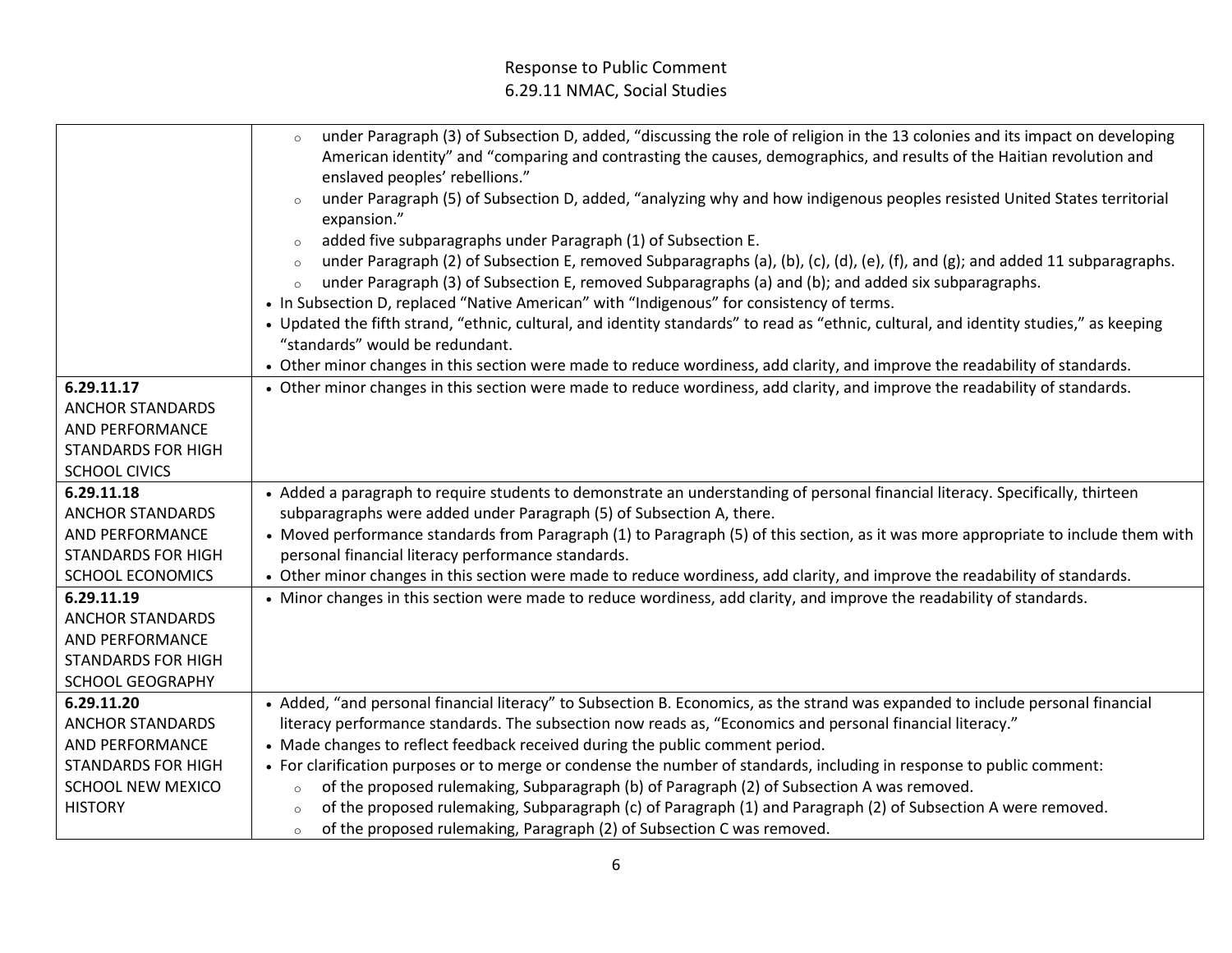| 6.29.11.21                                               | of the proposed rulemaking, Subparagraphs (b), (d), and (g) of Paragraph (1) of Subsection D were removed.<br>$\circ$<br>under Paragraph (1) of Subsection D, added, "analyzing the civil rights era in New Mexico using multiple perspectives."<br>$\circ$<br>of the proposed rulemaking, Subparagraphs (e) and (f) of Paragraph (2); Subparagraph (a) of Paragraph (3); Subparagraphs<br>$\circ$<br>(a) and (d) of Paragraph (4); and Subparagraphs (d) and (f) of Paragraph (5) of Subsection D were removed.<br>under Paragraph (3) of Subsection D, added, "examining the development of the first atomic bomb and the dawn of the<br>nuclear age born in New Mexico."<br>• Updated the fifth strand, "ethnic, cultural, and identity standards" to read as "ethnic, cultural, and identity studies," as keeping<br>"standards" would be redundant.<br>• Other minor changes in this section were made to reduce wordiness, add clarity, and improve the readability of standards.<br>• Added a subsection, with 11 subparagraphs, or performance standards, to require students to demonstrate an understanding of |
|----------------------------------------------------------|--------------------------------------------------------------------------------------------------------------------------------------------------------------------------------------------------------------------------------------------------------------------------------------------------------------------------------------------------------------------------------------------------------------------------------------------------------------------------------------------------------------------------------------------------------------------------------------------------------------------------------------------------------------------------------------------------------------------------------------------------------------------------------------------------------------------------------------------------------------------------------------------------------------------------------------------------------------------------------------------------------------------------------------------------------------------------------------------------------------------------|
| <b>ANCHOR STANDARDS</b>                                  | geography within a given context, in relation to United States history.                                                                                                                                                                                                                                                                                                                                                                                                                                                                                                                                                                                                                                                                                                                                                                                                                                                                                                                                                                                                                                                  |
| AND PERFORMANCE                                          | • For clarification purposes:                                                                                                                                                                                                                                                                                                                                                                                                                                                                                                                                                                                                                                                                                                                                                                                                                                                                                                                                                                                                                                                                                            |
| <b>STANDARDS FOR HIGH</b><br><b>SCHOOL UNITED STATES</b> | of the proposed rulemaking, Subparagraphs (a), (b), (c), (d), (e), (g), (k), (l), (o), (q), (r), (t), (v), (w), (gg), (hh), and (ii) of<br>$\circ$<br>Paragraph (1) of Subsection B were removed, and nine subparagraphs were inserted.                                                                                                                                                                                                                                                                                                                                                                                                                                                                                                                                                                                                                                                                                                                                                                                                                                                                                  |
| <b>HISTORY</b>                                           | of the proposed rulemaking, Subparagraphs (a) through (m) of Paragraph (2) of Subsection B were removed, and five<br>$\circ$                                                                                                                                                                                                                                                                                                                                                                                                                                                                                                                                                                                                                                                                                                                                                                                                                                                                                                                                                                                             |
|                                                          | subparagraphs were inserted.                                                                                                                                                                                                                                                                                                                                                                                                                                                                                                                                                                                                                                                                                                                                                                                                                                                                                                                                                                                                                                                                                             |
|                                                          | of the proposed rulemaking, Subparagraphs (a) through (k), (r), (w), (bb) through (hh), (kk), (mm), and (nn) of Paragraph (3)<br>of Subsection B were removed, and twelve subparagraphs were inserted.                                                                                                                                                                                                                                                                                                                                                                                                                                                                                                                                                                                                                                                                                                                                                                                                                                                                                                                   |
|                                                          | of the proposed rulemaking, Subparagraphs (a) through (g), (m), (n), (p), and (u) of Paragraph (4) of Subsection B were<br>$\circ$<br>removed, and five subparagraphs were inserted.                                                                                                                                                                                                                                                                                                                                                                                                                                                                                                                                                                                                                                                                                                                                                                                                                                                                                                                                     |
|                                                          | under Subsection C, three paragraphs and sixteen subparagraphs were added for ethnic, cultural, and identity studies<br>• Where appropriate, added time periods to subparagraphs (i.e. performance standards) to clarify the context.<br>• In Paragraph (3) of Subsection B, replaced "Native peoples" with "indigenous people," for consistency.                                                                                                                                                                                                                                                                                                                                                                                                                                                                                                                                                                                                                                                                                                                                                                        |
|                                                          | • Updated the fifth strand, "ethnic, cultural, and identity standards" to read as "ethnic, cultural, and identity studies," as keeping<br>"standards" would be redundant.                                                                                                                                                                                                                                                                                                                                                                                                                                                                                                                                                                                                                                                                                                                                                                                                                                                                                                                                                |
|                                                          | • Other minor changes in this section were made to reduce wordiness, add clarity, and improve the readability of standards.                                                                                                                                                                                                                                                                                                                                                                                                                                                                                                                                                                                                                                                                                                                                                                                                                                                                                                                                                                                              |
| 6.29.11.22                                               | • Minor changes in this section were made to reduce wordiness, add clarity, and improve the readability of standards.                                                                                                                                                                                                                                                                                                                                                                                                                                                                                                                                                                                                                                                                                                                                                                                                                                                                                                                                                                                                    |
| ANCHOR STANDARDS                                         |                                                                                                                                                                                                                                                                                                                                                                                                                                                                                                                                                                                                                                                                                                                                                                                                                                                                                                                                                                                                                                                                                                                          |
| <b>AND PERFORMANCE</b>                                   |                                                                                                                                                                                                                                                                                                                                                                                                                                                                                                                                                                                                                                                                                                                                                                                                                                                                                                                                                                                                                                                                                                                          |
| <b>STANDARDS FOR HIGH</b>                                |                                                                                                                                                                                                                                                                                                                                                                                                                                                                                                                                                                                                                                                                                                                                                                                                                                                                                                                                                                                                                                                                                                                          |
| <b>SCHOOL WORLD</b><br><b>HISTORY</b>                    |                                                                                                                                                                                                                                                                                                                                                                                                                                                                                                                                                                                                                                                                                                                                                                                                                                                                                                                                                                                                                                                                                                                          |
|                                                          |                                                                                                                                                                                                                                                                                                                                                                                                                                                                                                                                                                                                                                                                                                                                                                                                                                                                                                                                                                                                                                                                                                                          |
|                                                          |                                                                                                                                                                                                                                                                                                                                                                                                                                                                                                                                                                                                                                                                                                                                                                                                                                                                                                                                                                                                                                                                                                                          |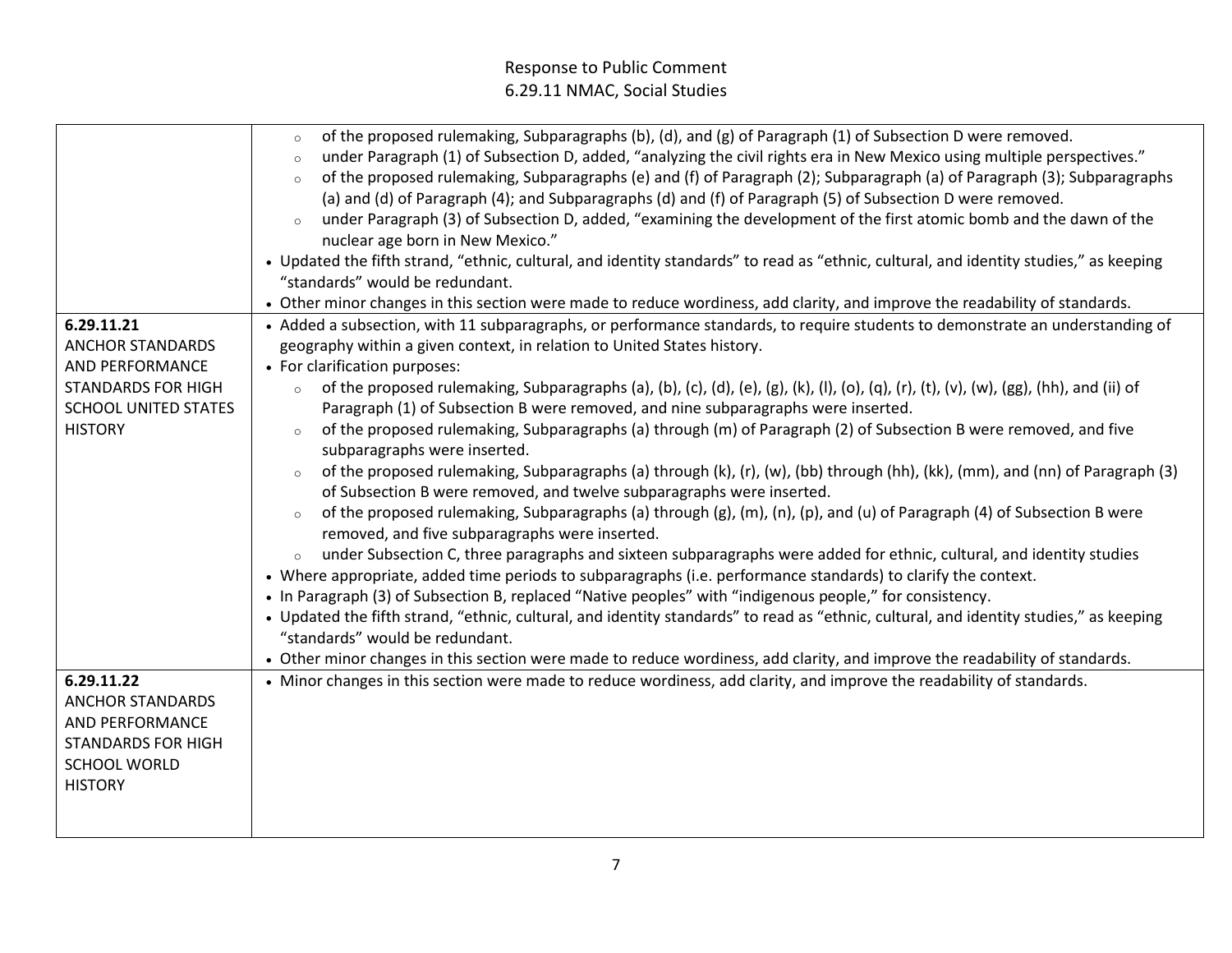| 6.29.11.23                | Minor changes in this section were made to reduce wordiness, add clarity, and improve the readability of standards. |
|---------------------------|---------------------------------------------------------------------------------------------------------------------|
| LANCHOR STANDARDS         |                                                                                                                     |
| l AND PERFORMANCE         |                                                                                                                     |
| l STANDARDS FOR HIGH      |                                                                                                                     |
| SCHOOL ETHNIC,            |                                                                                                                     |
| CULTURAL, AND             |                                                                                                                     |
| <b>IDENTITY STANDARDS</b> |                                                                                                                     |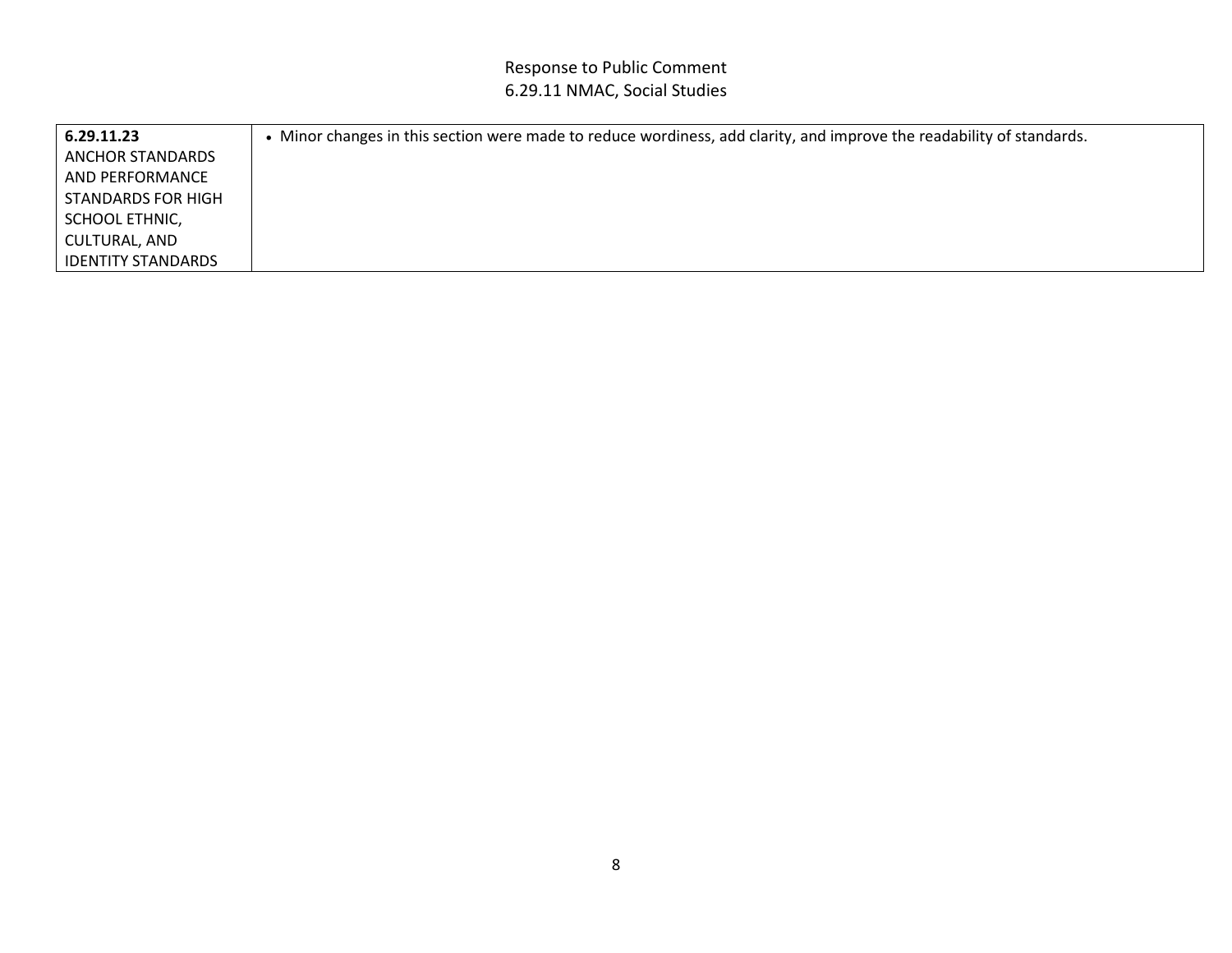#### **Public Comment Period:** September 29 – November 12, 2021

The New Mexico Public Education Department (PED) received 1,446 public comments for 6.29.11 NMAC, Social Studies. All substantive comments have been summarized below. Comments that are not substantive in nature or fall outside the scope of the rule have not been included.

| <b>Public Comment Period</b>                                                                                                                                  |                                                                                                                                                                                                                                                                                                                                                                                                                                                                                                                                                                                                      |  |
|---------------------------------------------------------------------------------------------------------------------------------------------------------------|------------------------------------------------------------------------------------------------------------------------------------------------------------------------------------------------------------------------------------------------------------------------------------------------------------------------------------------------------------------------------------------------------------------------------------------------------------------------------------------------------------------------------------------------------------------------------------------------------|--|
| <b>Summary of Comments</b>                                                                                                                                    | <b>PED Response</b>                                                                                                                                                                                                                                                                                                                                                                                                                                                                                                                                                                                  |  |
| PED received requests for additional time to review the proposed standards, most<br>of which asked for the public comment period to be extended to July 2022. | PED extended the public comment period and the time scheduled for<br>public comment during the administrative rule hearing.<br>PED extended the public comment period to 45 days, beyond the<br>required minimum of 30 days.<br>PED extended the administrative rule hearing from the usual two<br>hours, to over five hours, to ensure all stakeholders wishing to speak  <br>had the opportunity.<br>PED also extended its deadline to adopt the rule to allow for careful<br>review and consideration of 1,446 comments - 1,337 written comments,<br>totaling 2,909 pages, and 109 oral comments. |  |

| <b>Standards Written as Assignments</b>                                                                            |                                                                                                                                                                                                                                                                                                                                                                                                                                                                                                                                                                                                                                                             |  |
|--------------------------------------------------------------------------------------------------------------------|-------------------------------------------------------------------------------------------------------------------------------------------------------------------------------------------------------------------------------------------------------------------------------------------------------------------------------------------------------------------------------------------------------------------------------------------------------------------------------------------------------------------------------------------------------------------------------------------------------------------------------------------------------------|--|
| <b>Summary of Comment</b>                                                                                          | <b>PED Response</b>                                                                                                                                                                                                                                                                                                                                                                                                                                                                                                                                                                                                                                         |  |
| Public comment noted some of the standards were written like lesson plans or<br>assignments, instead of standards. | The social studies revisions team, hereinafter the revisions team,<br>revisited the proposed standards to check for this issue and made<br>changes where appropriate. While standards are broad goals that<br>articulate what students should know, understand, and be able to do by<br>a given time $-$ such as the end of a school year $-$ curriculum is an<br>organized, day to day plan of instruction, designed at the local level, to<br>help students meet the standards. Examples of changes the revisions<br>team made include removing language like, "draw diagrams," "make<br>models," "use graphic organizers to illustrate," and "describe." |  |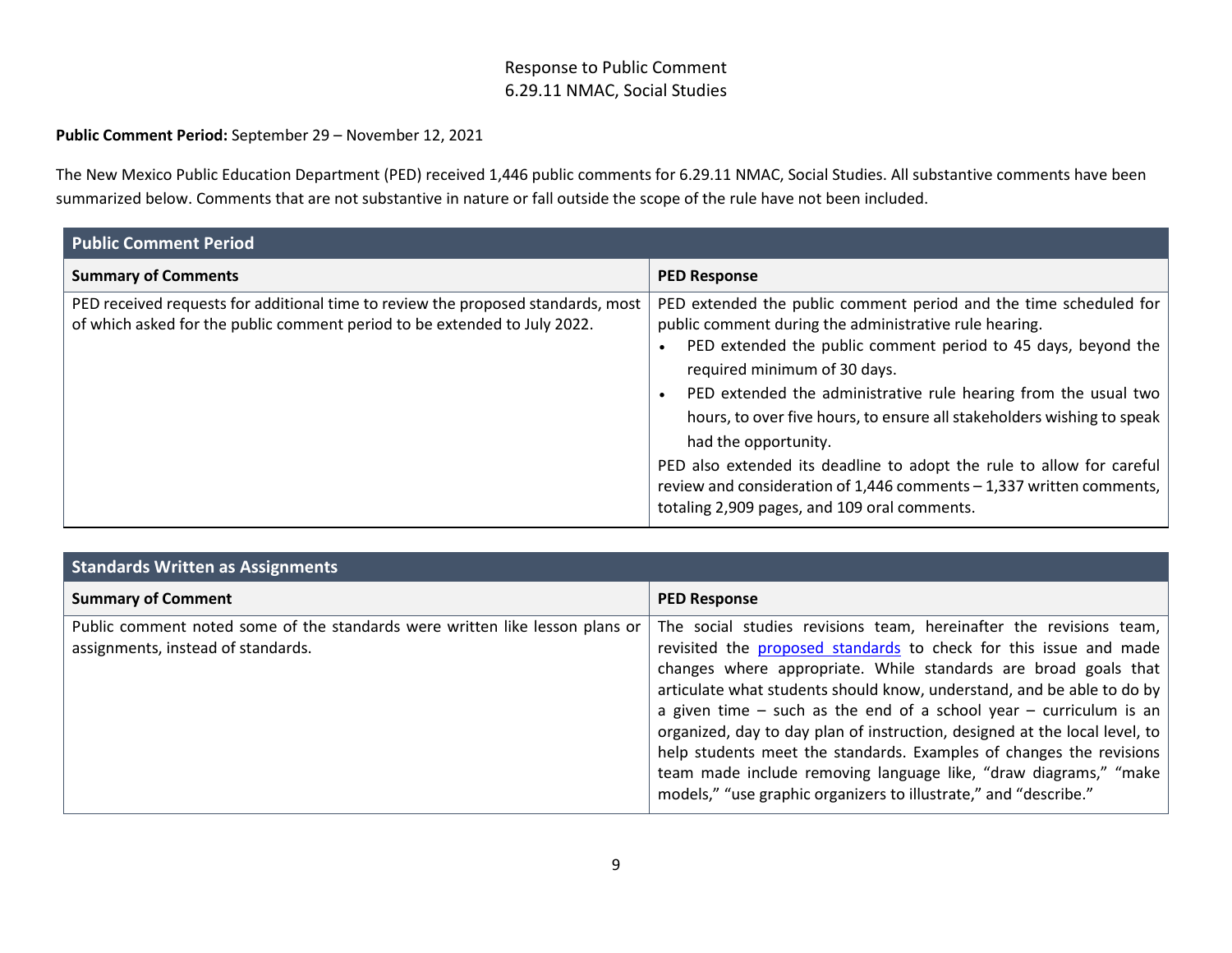| Support and Resources for Implementation of the Standards                                                                          |                                                                                                                                                                                                                                                                                                                                                                                                                                                                                                                                                                                                                                                                                                                        |  |
|------------------------------------------------------------------------------------------------------------------------------------|------------------------------------------------------------------------------------------------------------------------------------------------------------------------------------------------------------------------------------------------------------------------------------------------------------------------------------------------------------------------------------------------------------------------------------------------------------------------------------------------------------------------------------------------------------------------------------------------------------------------------------------------------------------------------------------------------------------------|--|
| <b>Summary of Comment</b>                                                                                                          | <b>PED Response</b>                                                                                                                                                                                                                                                                                                                                                                                                                                                                                                                                                                                                                                                                                                    |  |
| Public comment included concern whether PED would provide educators the<br>support and resources they need to teach the standards. | Social studies educators will receive a suite of supports, including the<br>New Mexico Instructional Scope and professional learning, to help them<br>implement the standards, including support in creating assignments. The<br>New Mexico Instructional Scope clarifies how to interpret, teach, and<br>assess the standards in a way that reinforces the intent of the standards<br>within the context of New Mexico.<br>PED will create a suite of supports to accompany the rollout of the new<br>standards, including a host of professional development modules. To<br>allow time for professional development, the standards will not be<br>implemented until the first semester of the 2023-2024 school year. |  |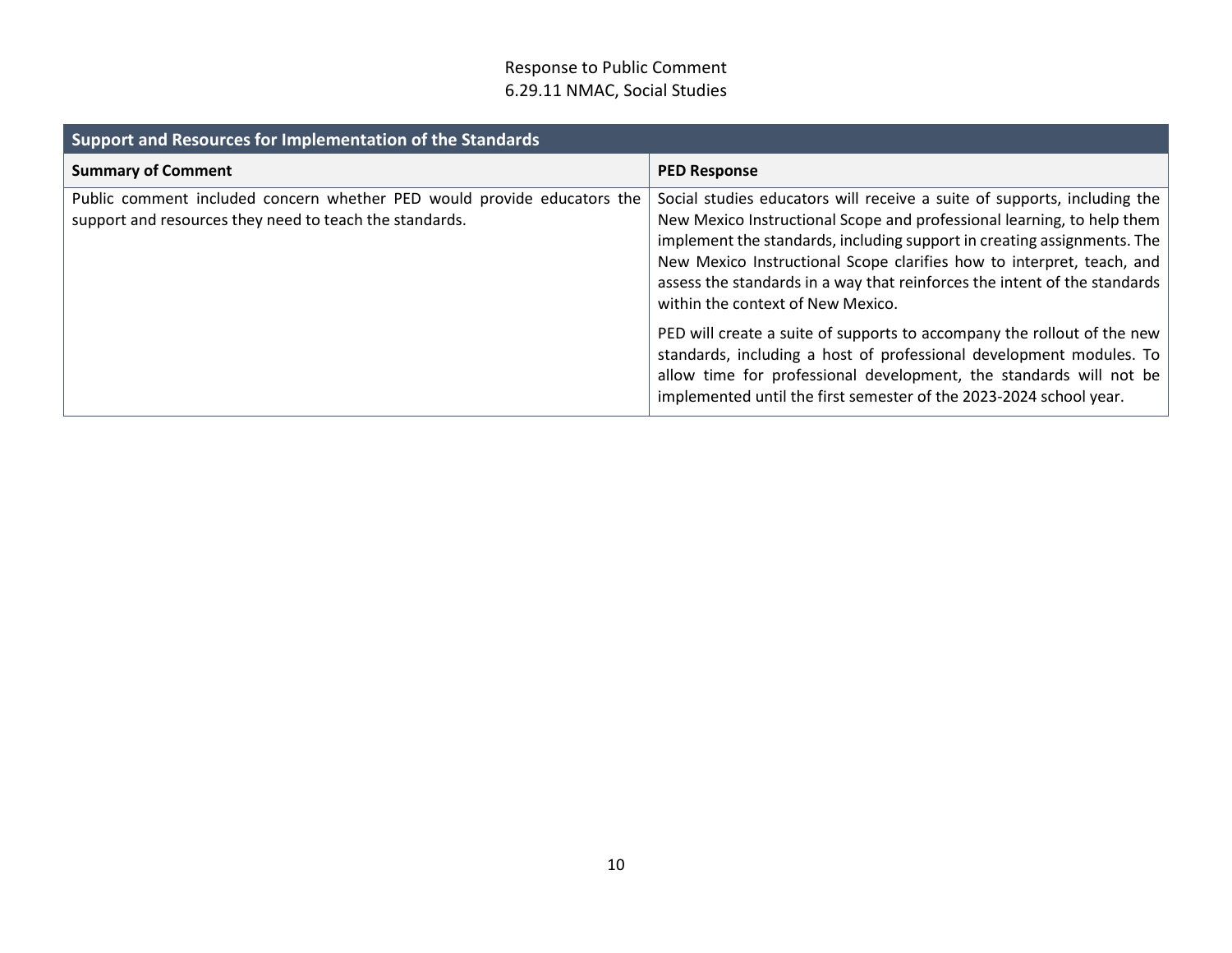| <b>Neutrality of Standards</b>                                                                                                                                                                                                      |                                                                                                                                                                                                                                                                                                                                                                                                                                                                                                                                                                                                                                                                                                                                                                                                                                 |
|-------------------------------------------------------------------------------------------------------------------------------------------------------------------------------------------------------------------------------------|---------------------------------------------------------------------------------------------------------------------------------------------------------------------------------------------------------------------------------------------------------------------------------------------------------------------------------------------------------------------------------------------------------------------------------------------------------------------------------------------------------------------------------------------------------------------------------------------------------------------------------------------------------------------------------------------------------------------------------------------------------------------------------------------------------------------------------|
| <b>Summary of Comment</b>                                                                                                                                                                                                           | <b>PED Response</b>                                                                                                                                                                                                                                                                                                                                                                                                                                                                                                                                                                                                                                                                                                                                                                                                             |
| Public comment included concern that the proposed standards were divisive,<br>biased, or negative, noting or suggesting the existing standards should be left alone<br>or that the proposed standards should focus "on the basics." | The existing social studies standards in New Mexico were last revised in<br>2009. While the existing standards have strengths and cover a wide range<br>of topics, they do not address the increasingly diverse perspectives and<br>histories of the people of New Mexico.                                                                                                                                                                                                                                                                                                                                                                                                                                                                                                                                                      |
|                                                                                                                                                                                                                                     | Still, the revisions team revised and made changes to numerous<br>performance standards to ensure language was more balanced.                                                                                                                                                                                                                                                                                                                                                                                                                                                                                                                                                                                                                                                                                                   |
|                                                                                                                                                                                                                                     | Additionally, PED conducted an open and transparent process by<br>engaging stakeholders - comprising educators, business leaders, higher<br>education representatives, and parents $-$ in the development of the<br>standards. PED and stakeholders followed eight guiding principles that<br>support the development of a strong historical consciousness,<br>representative of many perspectives, allowing students to maintain their<br>own while learning about others. The goal for updating the standards<br>was not to be divisive, but to use current evidence-based practices,<br>research, and data to create a culturally responsive set of social studies<br>standards that focus on the knowledge, skills, and dispositions critical to<br>ensure all students in New Mexico are college, career, and civic ready. |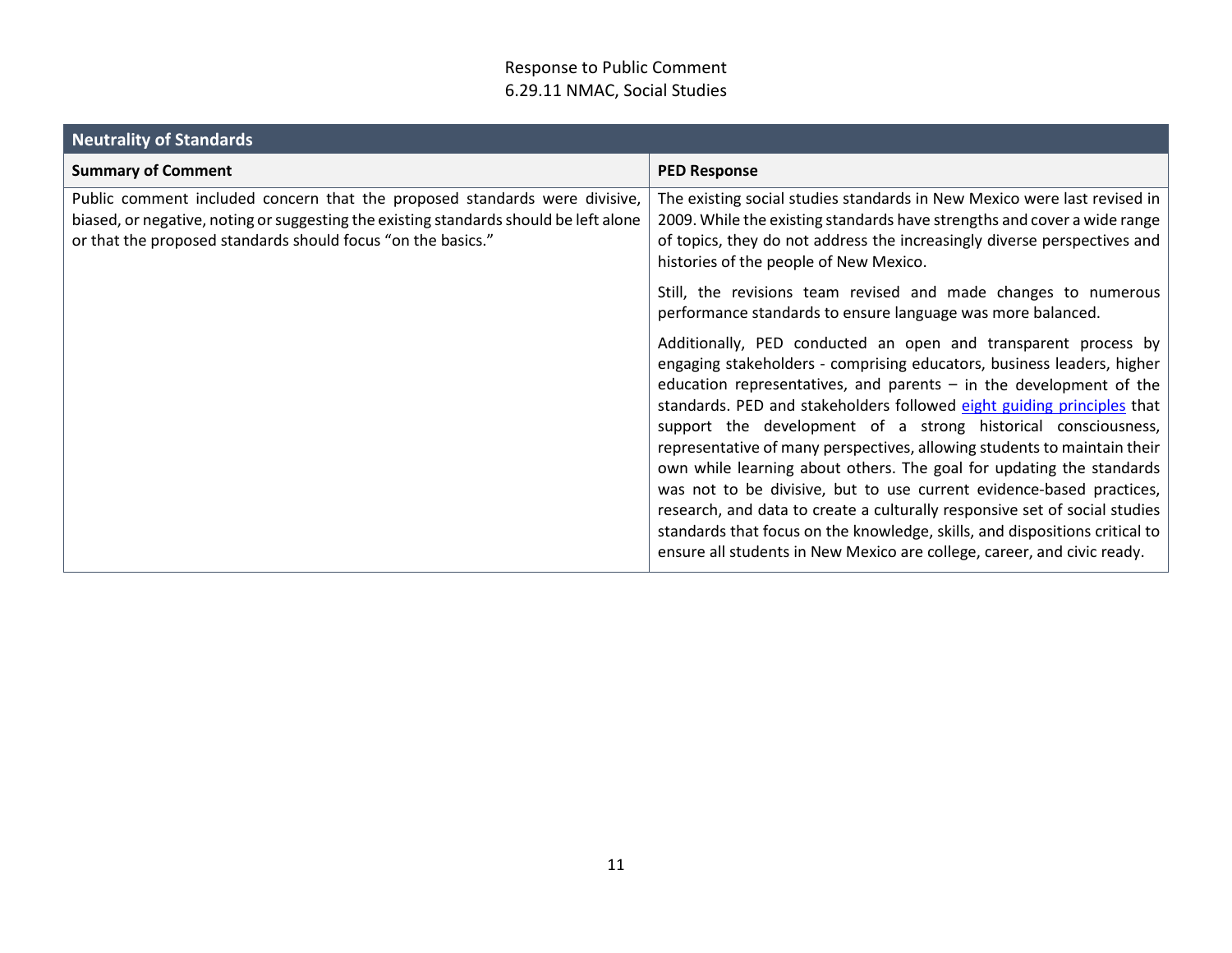| <b>Content and Number of Standards</b>                                                                                              |                                                                                                                                                                                                                                                                                                                                   |
|-------------------------------------------------------------------------------------------------------------------------------------|-----------------------------------------------------------------------------------------------------------------------------------------------------------------------------------------------------------------------------------------------------------------------------------------------------------------------------------|
| <b>Summary of Comment</b>                                                                                                           | <b>PED Response</b>                                                                                                                                                                                                                                                                                                               |
| Public comment included requests for the addition of content, most of which<br>included suggestions for specific historical events. | Much of the content suggested will be included in the New Mexico<br>Instructional Scope or be used as sample concepts and content. The New<br>Mexico Instructional Scope clarifies how to interpret, teach, and assess<br>the standards in a way that reinforces the intent of the standards within<br>the context of New Mexico. |
| Public comment included concern over the number of proposed standards,<br>suggesting there are too many.                            | As part of its careful review and consideration of comments, the revisions<br>team condensed and removed standards. Some standards were<br>condensed by reducing redundancies or combining standards, where<br>appropriate. Some standards were moved to the New Mexico<br>Instructional Scope.                                   |

| <b>Developmental Appropriateness</b>                                                                 |                                                                                                                                                                                                                                                                                                                                                                                                                                                                                                                  |  |
|------------------------------------------------------------------------------------------------------|------------------------------------------------------------------------------------------------------------------------------------------------------------------------------------------------------------------------------------------------------------------------------------------------------------------------------------------------------------------------------------------------------------------------------------------------------------------------------------------------------------------|--|
| <b>Summary of Comment</b>                                                                            | <b>PED Response</b>                                                                                                                                                                                                                                                                                                                                                                                                                                                                                              |  |
| Public comment included concern that the proposed standards were not<br>developmentally appropriate. | PED and the revisions team reviewed all standards and made changes,<br>where appropriate, to ensure they are developmentally appropriate. For<br>example, the revisions team added "with prompting and support," to<br>standards for students in kindergarten through third grade.                                                                                                                                                                                                                               |  |
|                                                                                                      | Additionally, social studies educators will receive a suite of supports,<br>including the New Mexico Instructional Scope and professional learning,<br>to help them implement the standards, including support in creating<br>assignments, and to ensure educators have what they need to support<br>their students. The New Mexico Instructional Scope clarifies how to<br>interpret, teach, and assess the standards in a way that reinforces the<br>intent of the standards within the context of New Mexico. |  |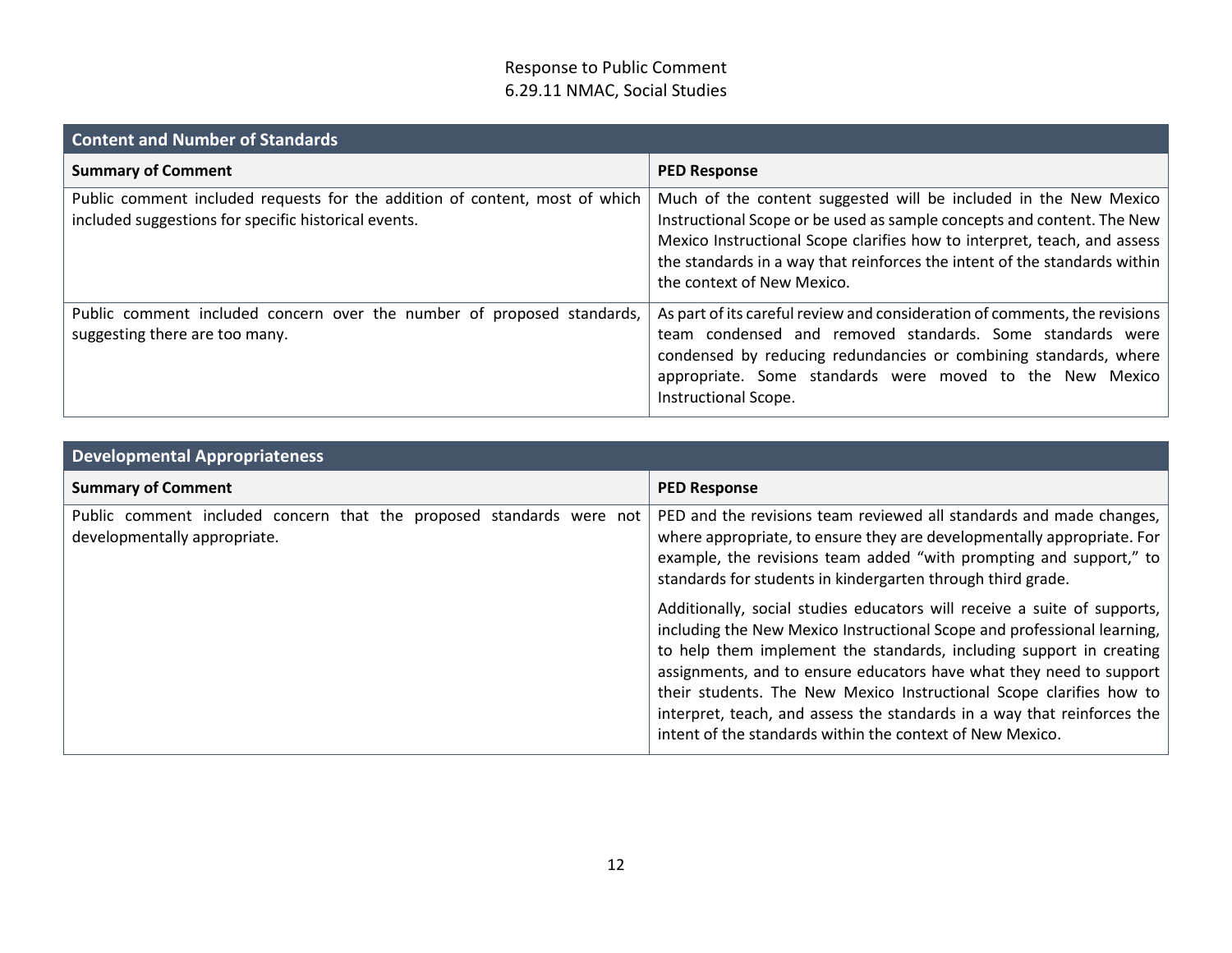| <b>Ethnic, Cultural, and Identity Standards</b>                               |                                                                                                                                                                                                                                                                                                                                                                      |  |
|-------------------------------------------------------------------------------|----------------------------------------------------------------------------------------------------------------------------------------------------------------------------------------------------------------------------------------------------------------------------------------------------------------------------------------------------------------------|--|
| <b>Summary of Comment</b>                                                     | <b>PED Response</b>                                                                                                                                                                                                                                                                                                                                                  |  |
| Public comment included concern for the inclusion of the topic of "identity." | PED and stakeholders followed eight guiding principles that support the<br>development of a strong historical consciousness, representative of<br>many perspectives, allowing students to maintain their own cultural<br>integrity while learning about others.                                                                                                      |  |
|                                                                               | In its careful review and consideration of comments, the revisions team<br>determined the concept of identity is grounded in the guiding principles<br>and focuses on empowering students to understand their identity,<br>history, culture, and region by incorporating a community-based<br>approach, while preparing students to be part of a global environment. |  |

| <b>Critical Race Theory</b>                                                     |                                                                                                                                                                                                                                                                                                                                                                                                 |  |
|---------------------------------------------------------------------------------|-------------------------------------------------------------------------------------------------------------------------------------------------------------------------------------------------------------------------------------------------------------------------------------------------------------------------------------------------------------------------------------------------|--|
| <b>Summary of Comment</b>                                                       | <b>PED Response</b>                                                                                                                                                                                                                                                                                                                                                                             |  |
| Public comment included concern that the standards embody critical race theory. | Critical race theory is a theory in academia used to analyze major systems<br>in society. At its core, critical race theory contends that race is a social<br>construct and racism has impacted policies, systems, and structure much<br>as it has individuals. Critical race theory is suited for graduate school-level<br>discussions, and is not contained in the standards PED is updating. |  |
|                                                                                 | Critical race theory is not the same as historically accurate standards or<br>culturally and linguistically relevant instruction.                                                                                                                                                                                                                                                               |  |

| <b>Personal Finance</b>                                                                                                                                                               |                                                                                                                                                                                                                                                                                      |
|---------------------------------------------------------------------------------------------------------------------------------------------------------------------------------------|--------------------------------------------------------------------------------------------------------------------------------------------------------------------------------------------------------------------------------------------------------------------------------------|
| <b>Summary of Comment</b>                                                                                                                                                             | <b>PED Response</b>                                                                                                                                                                                                                                                                  |
| Public comment included requests to include financial literacy, a majority of which<br>requested PED include Think New Mexico's proposed standards for personal<br>finance education. | The revisions team added Personal Financial Literacy as an anchor<br>standard and added 33 personal financial literacy performance standards  <br>throughout all grade levels. Of the 33 personal financial literacy<br>performance standards, 25 were proposed by Think New Mexico. |